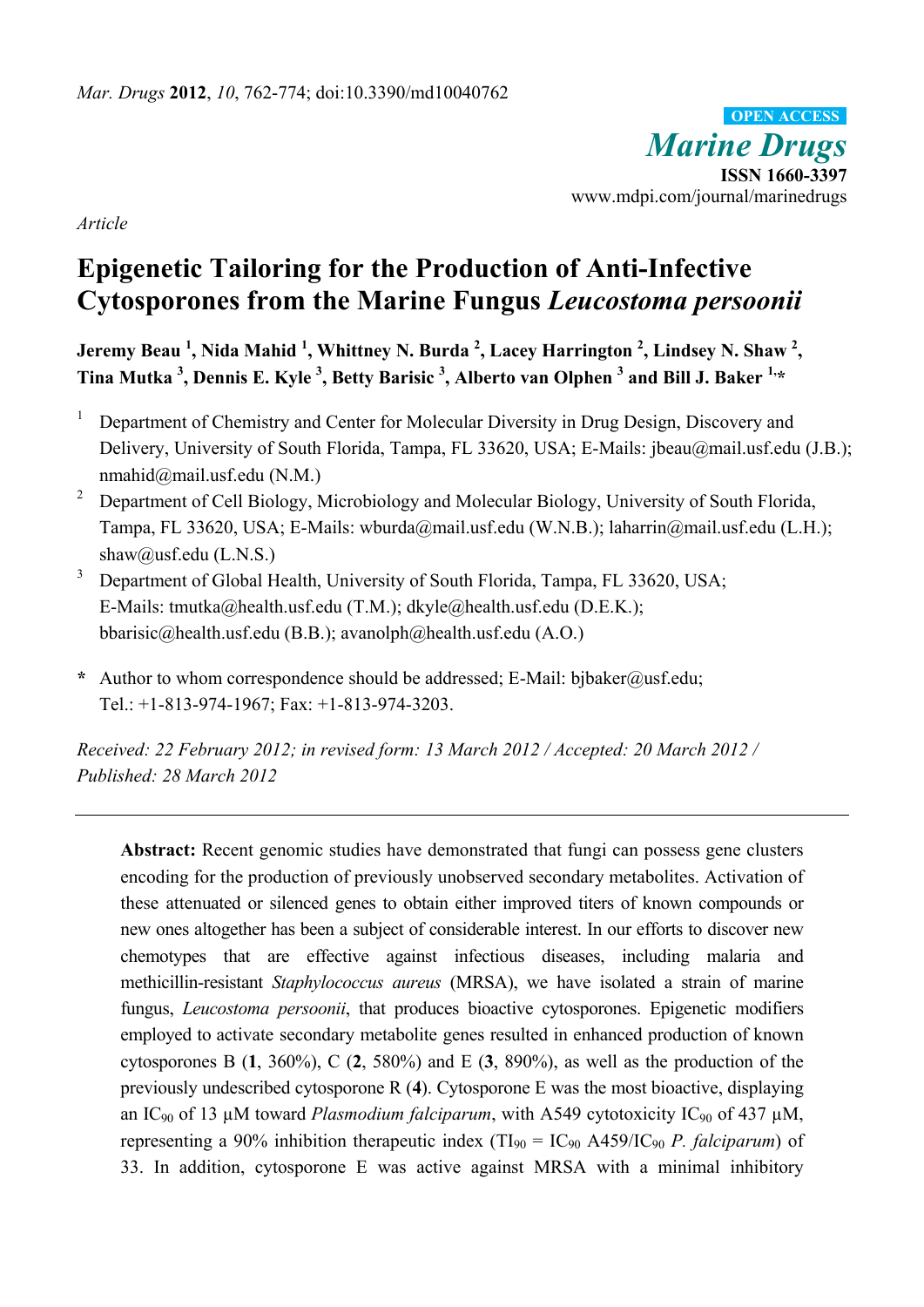concentration (MIC) of  $72 \mu M$  and inhibition of MRSA biofilm at roughly half that value (minimum biofilm eradication counts, MBEC90, was found to be  $39 \mu M$ ).

**Keywords:** epigenetics; fungus; mangrove; MRSA; malaria

# **1. Introduction**

After coral reefs, mangrove communities are the most important ecosystem in the marine environment in terms of productivity and sustained tertiary yield. A study of over 150 species of fish demonstrated that the coral reefs near mangroves contained on average twice as much biomass as the reefs not near this niche [1]. The mangrove microenvironment is demanding of plants, as well as associated organisms living on or within their tissues, due to, for example, frequent variation of salinity, temperature and moisture. In addition, predation pressure is intense in these high-biodiversity systems. Mangrove tissues are replete with endophytic bacteria and fungi, and chemical investigations of these microbes have documented diverse bioactive natural products [2–10]. In our efforts to isolate antimalarial compounds from Floridian mangrove endophytes, we isolated a strain of the endophytic fungus *Leucostoma persoonii* from red mangrove, *Rhizophora mangle*, that showed moderate activity against malaria. We subsequently tested the extract against a variety of disease targets and found promising activity against a highly resistant methicillin-resistant *Staphylococcus aureus* (MRSA). Based on recent results using epigenetic modifications in fungi to produce new bioactive compounds [11–13], we experimented with small molecule epigenetic modifiers to enhance production of secondary metabolites in our fungal isolate. We report here conditions for the production of enhanced levels of known cytosporones B (**1**), C (**2**), and E (**3**), as well as a previously uncharacterized cytosporone [14–17] cytosporone R (**4**) (Figure 1).





# **2. Results and Discussion**

## *2.1. Fungal Isolation and Identification*

*Leucostoma persoonii* was isolated from red mangrove, *Rhizophora mangle*, branch tissues obtained from the Florida Everglades in the summer of 2010. In the field, a portion of the branch was surface sterilized then shavings of the bark were placed onto saline cornmeal agar. The plates were incubated for 3 days prior to colony selection and purification of fungal isolates. *L. persoonii* was found as a slow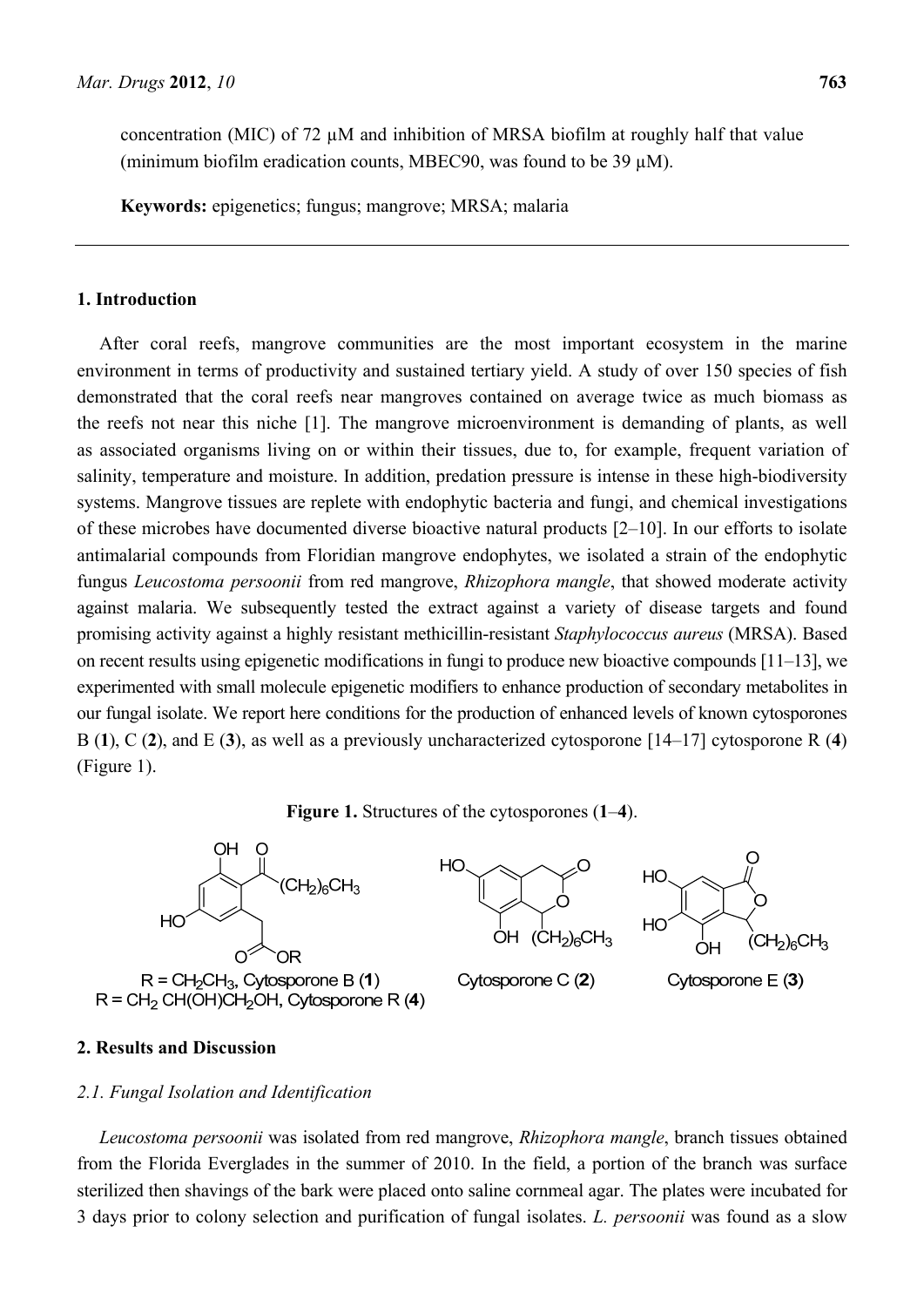growing tan/yellow filament. Analysis of the 18S ribosome DNA by BLAST database screening provided a 99% match to *L. persoonii*.

# *2.2. Malaria Screening*

Mangrove endophytes isolated as described above were subject to small-scale cultivation on Sabouraud dextrose agar (SDA), freeze dried, then extracted with methanol. Extracts at a concentration of 30 mg/mL were screened in a luciferase-reporter *Plasmodium falciparum* assay [18]. The *L. persoonii* extract demonstrated >50% inhibition at 50 µg/mL and was therefore selected for scale-up cultivation and bioassay-guided isolation studies.

# *2.3. Antibiotic Screening*

Concomitant with malaria screening, aliquots of fungal extracts were applied to 6 mm cotton disks at 0.1 mg/disk, then the disks subsequently placed on MRSA-inoculated agar. After 24 hour growth, the *L. persoonii* crude extract displayed a 12 mm diameter (disk plus clear zone) zone of inhibition (ZOI). This strain of MRSA has been found to be broadly resistant to a variety of antimicrobials including: methicillin, centhromycin, azithromycin, erythromycin, clindamycin, ampicillin, chloramphenicol, gentamicin, tetracycline, ciprofloxacin; as well as intermediary resistance to daptomycin, linezolid and vancomycin. Any zone of inhibition past 10 mm at this level, against this strain, is selected for further investigation as it is considerably better than existing antibiotic agents.

## *2.4. Isolation of Active Compounds*

Plugs of SDA containing *L. persoonii* mycelia were removed and used to inoculate  $12 \times 400$  mL Sabouraud dextrose broth (SDB). Mature cultures were frozen, then freeze dried and extracted  $3\times$  with methanol, yielding 1.30 g of crude extract. The residue was subjected to normal phase MPLC yielding 6 fractions: A (632 mg), B (24 mg), C (84 mg), D (105 mg), E (248 mg), F (137 mg). These fractions were screened against MRSA and fraction B was found to be active with a 16 mm ZOI. It was further separated on reverse phase HPLC to afford pure cytosporones B (**1**, 1.1 mg), C (**2**, 0.5 mg) and E (**3**, 1.9 mg). The compounds were identified by comparison of their mass and  ${}^{1}H$  and  ${}^{13}C$  NMR spectra to those previously reported [14].

# *2.5. Bioactivity of Cytosporones B, C and E*

Screening against a highly resistant MRSA strain (USA100) established (Table 1) minimum inhibitory concentration (MIC), minimum bactericidal counts (MBC) and minimum biofilm eradication concentration (MBEC). At MIC, cytosporone B (**1**) demonstrated a 4.2-fold reduction in bacterial viability and at twice the MIC, resulted in complete killing of the bacteria. Furthermore, at MIC, a 2-fold reduction in biofilm formation was observed, and at twice the MIC, 168-fold reduction occurred. At higher concentrations, it appears strongly active toward biofilms, which is uncommon for antibiotics; however, cytosporone B is cytotoxic toward A549 cells ( $TI_{90} = IC_{90}$  A549/MIC<sub>90</sub> = 6). Cytosporone C (**2**) was found to be inactive against MRSA at low µM doses and thus was not tested further.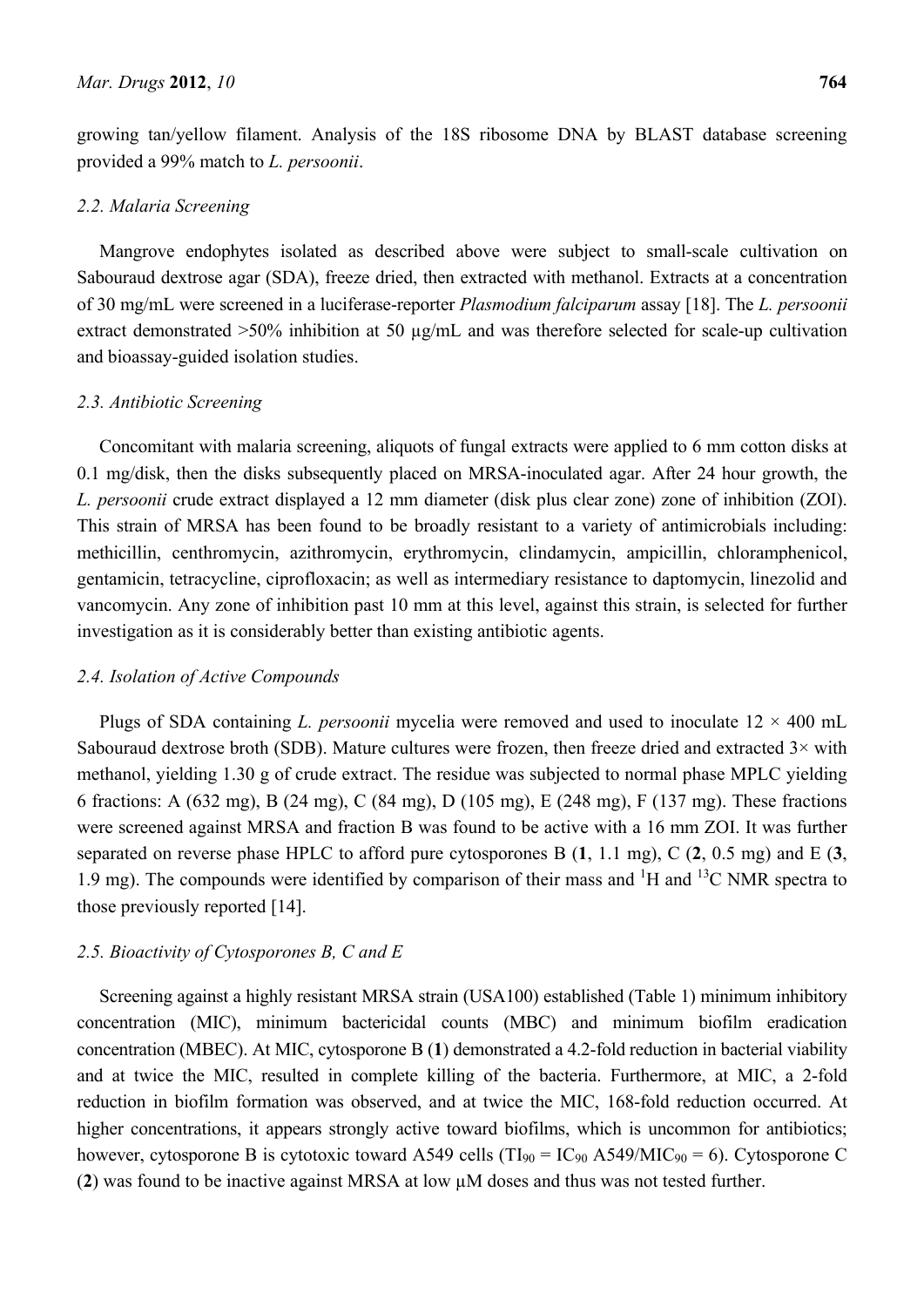|                              | $MRSA(\mu M)$ |                 |             | $A549 \; (\mu M)$ |           |  |
|------------------------------|---------------|-----------------|-------------|-------------------|-----------|--|
| Compound                     | MIC.          | $MBC_{90}$      | $MBEC_{90}$ | $IC_{50}$         | $IC_{90}$ |  |
| Cytosporone $B(1)$           | 78            | 93              | 110         | 170               | 190       |  |
| Cytosporone $C(2)$           | >358          | NT <sup>a</sup> | NT          | 690               | 840       |  |
| Cytosporone $E(3)$           | 72            | 45              | 39          | 280               | 440       |  |
| <sup>a</sup> NT: Not tested. |               |                 |             |                   |           |  |

**Table 1.** Summary of activity against methicillin-resistant *Staphylococcus aureus* (MRSA) USA100 and cytotoxicity of **1**–**3**.

Cytosporone E (**3**) was equipotent against USA100 and methicillin-sensitive *S. aureus* (MSSA) strains (72 µM), indicating the intrinsic drug resistant properties of MRSA strains are not helpful in resisting the action of this cytosporone. In effect, the target of the compound is something that the broadly drug resistant strains have not encountered before and suggestive that there is less likelihood that MRSA strains would develop resistance to it over time. In addition, at MIC, it resulted in >5000-fold reduction in bacterial viability, indicating it is strongly bactericidal, and not just bacteriostatic. The cytosporone E MBC90 is significantly below its MIC, further demonstrating developmental potential. Finally, the MBEC assay showed a 183-fold reduction in bacterial viability at MIC, demonstrating a particularly potent activity for this ultra-resistant strain of MRSA. Cytosporone E is also cytotoxic, but reasonably selective for bacteria relative to mammalian cells ( $TI_{90} = 10$ ).

Cytosporone B (**1**) and C (**2**) were inactive toward *Plasmodium falciparum* at the levels tested (up to 10  $\mu$ g/mL). Cytosporone E (3), however, displayed an IC<sub>90</sub> of 13  $\mu$ M, which represents significant selectivity ( $TI_{90} = 33$ ) for a moderately potent antimalarial drug.

## *2.6. Epigenetics Studies*

The bioactivity profile of the cytosporones stimulated our interest in titer improvement and generation of additional derivatives, studies we chose to investigate using recently described epigenetic modification [11–13]. First, histone deacetylase (HDAC) and DNA methyltransferase (DNMT) inhibitors were employed in dose-response experiments in a 21-day incubation period. Using sodium butyrate as an HDAC inhibitor and 5-azacytidine as a DNMT inhibitor, bioassay results (Figure 2A) revealed the maximal Kirby-Bauer ZOI against USA100 MRSA were obtained using 50 µM DNMT inhibitor and 100 µM HDAC inhibitor. Subsequent time-course experiments, using the previously identified optimal inhibitor concentrations, indicated that the HDAC-inhibited culture exhibited maximal activity as early as week one, while the DNMT-inhibited culture and control required three weeks to achieve maximal activity (Figure 2B). Interestingly, experiments in which we combined the DNMT and HDAC inhibitors produced inconsistent results, with some replicate cultures more active and others inactive. Overall, the best experimental conditions required the HDAC inhibitor and the incubation time of two weeks.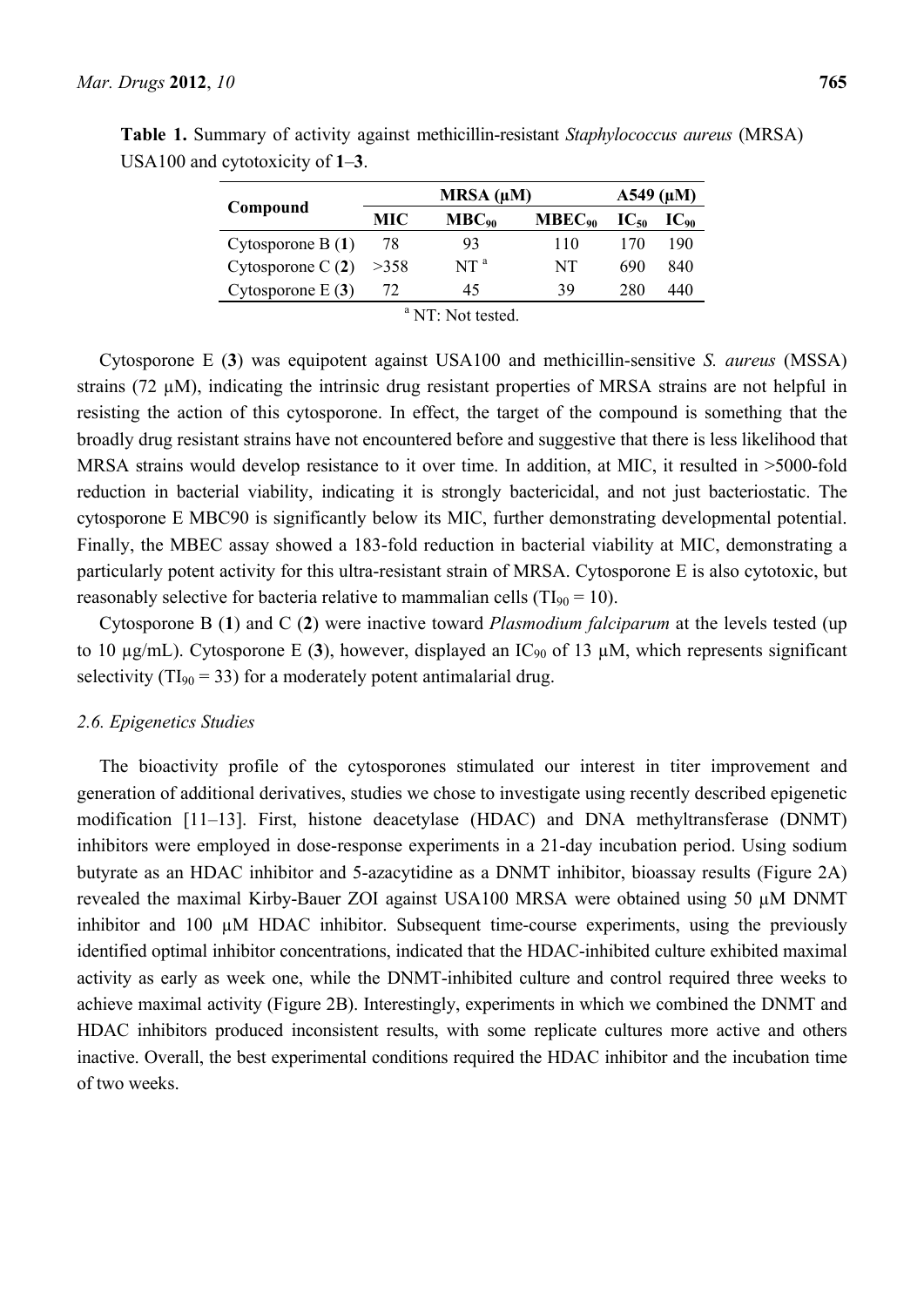**Figure 2.** (**A**) Average of triplicate zone of inhibition (ZOI) determinations against MRSA for the crude methanol extract at each concentration of epigenetic modifier; (**B**) Average of triplicate ZOI determinations against MRSA for the crude extract at each time point of incubation. The sterile disks measure 6 mm, thus a result of 6 mm indicates no inhibition at that concentration.



LC/MS analyses of the culture extracts were found to corroborate the MRSA activity profiles in all cases (Figure 3). For example, in the dose-response experiment for the DNMT inhibitor, several peaks, including those with masses matching cytosporones B (**1**) and E (**3**), in the highlighted region, boast greater areas at the 50 µM concentration *versus* the others. In addition, certain peaks appear to be present in the chromatograms from the 50 and 100 µM DNMT inhibitor that are absent at the other concentrations. This indicates the presence of potential new compounds produced only by the addition of the epigenetic modifier in the fermentation.

**Figure 3.** Overlay of LC/MS total ion chromatograms (TIC) from each concentration of crude extracts of DNA methyltransferase (DNMT)-inhibited cultures. Region highlighted indicates varying levels of the peaks of interest.

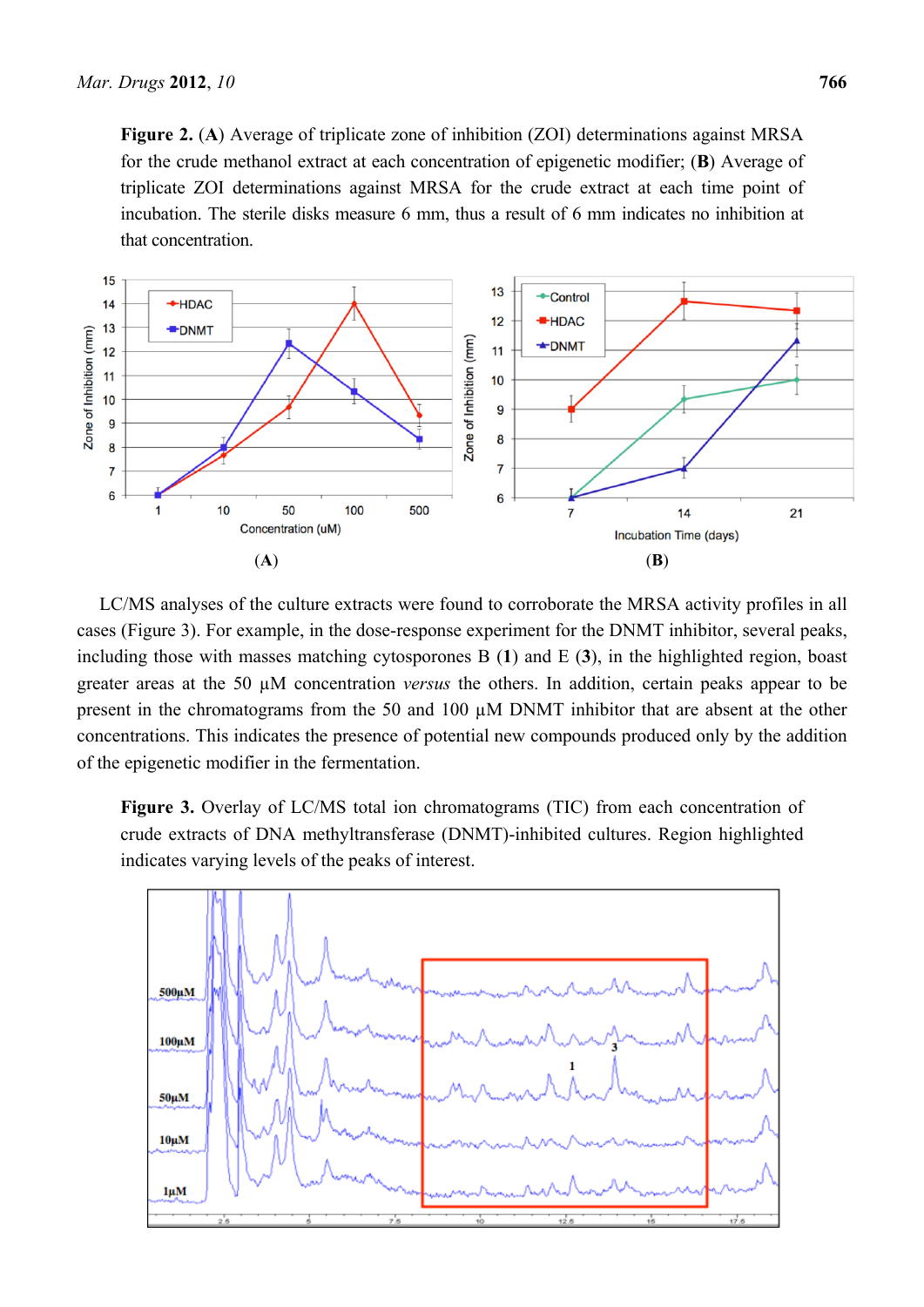# *2.7. Increase in Production and Biological Evaluation of Compounds*

Using the optimal growth conditions established, two large-scale cultures were grown; one supplemented with the HDAC inhibitor, and the other, an unmodified control culture. The cultures were grown, extracted and processed side-by-side, in an identical manner, and yielded similar final masses (3.21 g for the modified culture and 2.94 g for the control). Each culture extract was purified first by MPLC, then cytosporone containing fractions subject to HPLC purification. Cytosporones B (**1**), C (**2**) and E (**3**) were the major components in both cultures. However, concentrations were considerably enhanced in the HDAC-inhibited fermentation (Table 2).

| Compound            | Control (mg) | <b>HDAC</b> Inhibited (mg) | Increase $(\% )$ |
|---------------------|--------------|----------------------------|------------------|
| Cytosporone B $(1)$ | 2.4          | 87                         | 330              |
| Cytosporone C $(2)$ | 0.7          | 39                         | 510              |
| Cytosporone $E(3)$  | 3.6          | 32 1                       | 320              |

**Table 2.** Yield of Cytosporones from 10 L modified and control cultures.

# *2.8. Chemical Analysis of Additional Isolate*

The HDAC-inhibited fermentation yielded 0.9 mg of a previously undetected cytosporone. Cytosporone R (**4**) exhibited structural features similar to those of cytosporone B (**1**) based on the <sup>1</sup>H NMR spectrum (Table 3) but the presence of additional proton signals in the  $\delta$  3.5–4.5 region, along with MS analysis, indicated an increase in carbon, hydrogen and oxygen count (HR ESI-MS  $m/z$  391.1740,  $\Delta$ mmu 0.7 for C<sub>19</sub>H<sub>28</sub>O<sub>7</sub>Na). While some correlations from the 2D NMR experiments identified that the carbon backbone, including the aliphatic side chain, was identical to that of cytosporone B (see Table 2), others helped determine the configuration of the additional atoms in the other side chain. Specifically, the HMBC (Figure 4) correlations from  $H_2$ -17 to C-18 and C-19, both oxygen bearing sp<sup>3</sup> carbons ( $\delta$  71 and 64, respectively) showed the departure from the cytosporone B ethyl ester moiety. In addition, the HMBC correlations from the methine H-18 to both C-17 and C-19 but to no other carbons demonstrated that the side chain ended at C-19 as a methylene with a hydroxyl group. Finally, using the molecular formula determined by HRMS, all that remained was an oxygen and hydrogen, indicating that C-18 bore a hydroxyl group as well. Cytosporone R lacked optical rotation, leading us to believe it is enantiomeric at  $C_{18}$  and thus racemic. Cytosporone R was subjected to bioassays against MRSA but found inactive (MIC 503 µM). These experiments cannot clarify whether cytosporone R arose as a response to epigenetic signaling or merely increased sufficiently under epigenetic control to be detected, but nonetheless highlight the utility of the method for drug discovery studies.

**Table 3.** <sup>1</sup>H and <sup>13</sup>C NMR spectral data for cytosporone R  $(4)$ <sup>a</sup> and cytosporone B  $(1)$ .

| Cytosporone R   |                                    |                                         | <b>Cytosporone B</b> |                 |       |      |
|-----------------|------------------------------------|-----------------------------------------|----------------------|-----------------|-------|------|
| <b>Position</b> | $\delta_{\rm C}$ , mult $^{\rm b}$ | $\delta_{\rm H}$ (mult, <i>J</i> in Hz) | <b>HMBC</b>          | <b>Position</b> | Òс    | Oн   |
|                 | 173.5, C                           |                                         | 2, 17                |                 | 171.6 |      |
| 2               | 40.5, $CH2$                        | $3.61$ , s                              |                      |                 | 40 1  | 3.67 |
|                 | 137.1, C                           |                                         |                      |                 | 137 O |      |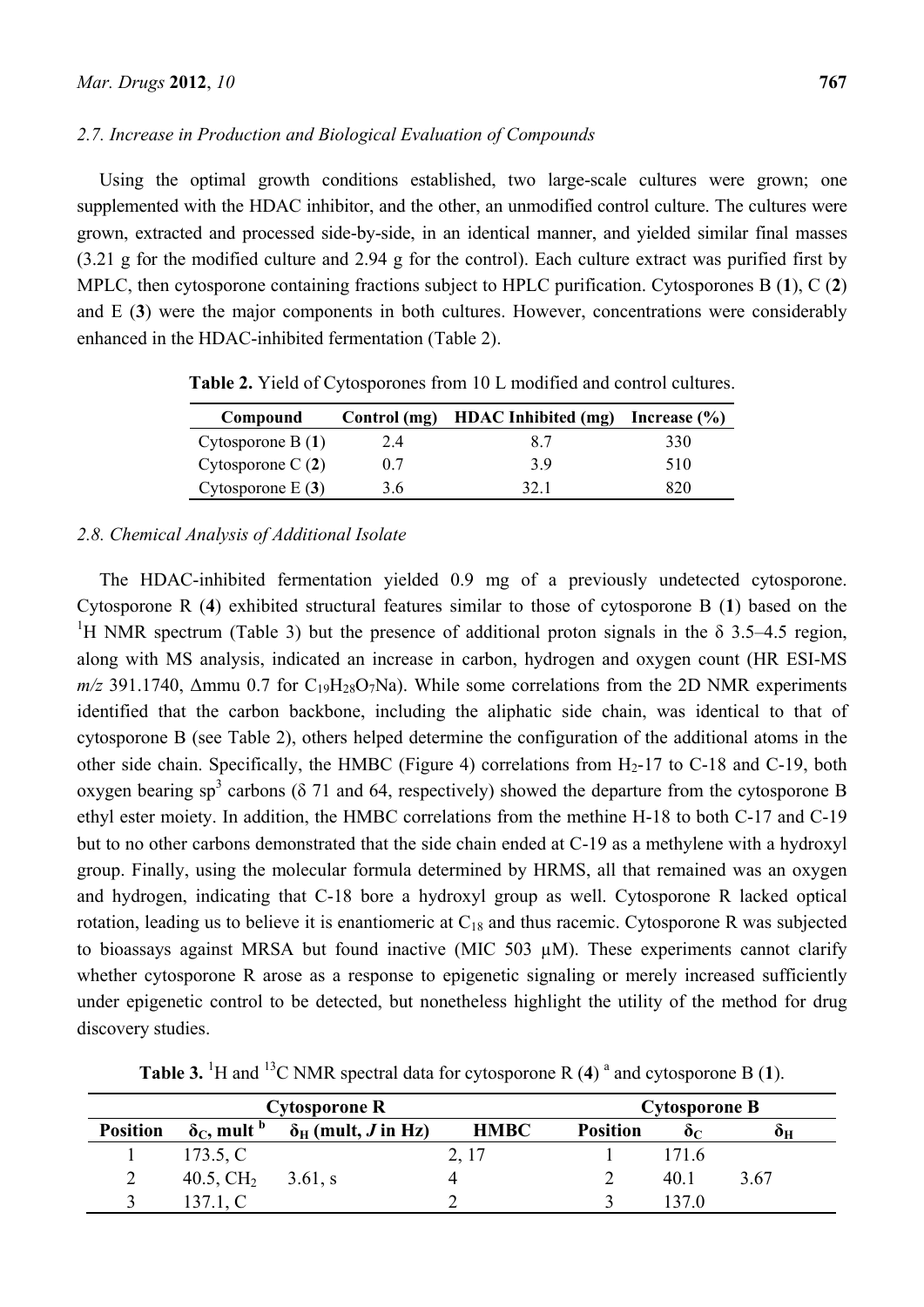| <b>Cytosporone R</b>                                                                                                                                   |                                        |                                         | <b>Cytosporone B</b> |                 |                  |                  |
|--------------------------------------------------------------------------------------------------------------------------------------------------------|----------------------------------------|-----------------------------------------|----------------------|-----------------|------------------|------------------|
| <b>Position</b>                                                                                                                                        | $\delta_{\rm C}$ , mult $\overline{b}$ | $\delta_{\rm H}$ (mult, <i>J</i> in Hz) | <b>HMBC</b>          | <b>Position</b> | $\delta_{\rm C}$ | $\delta_{\rm H}$ |
| $\overline{4}$                                                                                                                                         | 112.0, CH                              | 6.22, $d(2.2)$                          | 2, 6                 | $\overline{4}$  | $102.5^{\circ}$  | 6.37             |
| 5                                                                                                                                                      | 161.6, C                               |                                         | 4, 6                 | 5               | 160.7            |                  |
| 6                                                                                                                                                      | 102.8, CH                              | 6.27, $d(2.2)$                          | $\overline{4}$       | 6               | $111.8^{\circ}$  | 6.31             |
| $\overline{7}$                                                                                                                                         | 160.0, C                               |                                         | 6                    | 7               | 159.7            |                  |
| $\,8\,$                                                                                                                                                | 121.1, C                               |                                         | 4, 6                 | 8               | 120.8            |                  |
| 9                                                                                                                                                      | 209.1, C                               |                                         | 10, 11               | 9               | 206.3            |                  |
| 10                                                                                                                                                     | 45.2, $CH2$                            | 2.87, m                                 | 11, 12, 13           | 10              | 44.4             | 2.90             |
| 11                                                                                                                                                     | $25.6, \mathrm{CH}_2$                  | $1.60$ , br, m                          | 10, 12, 13           | 11              | 25.0             | 1.63             |
| 12                                                                                                                                                     | $30.5, \mathrm{CH}_2$                  | $1.25 - 1.36$ , br, m                   | 10, 11, 13, 14       | 12              | 30.0             | $1.26 - 1.32$    |
| 13                                                                                                                                                     | $30.3, \mathrm{CH}_2$                  | $1.25 - 1.36$ , br, m                   | 11, 12, 14, 15       | 13              | 29.9             | $1.26 - 1.32$    |
| 14                                                                                                                                                     | $32.9, \mathrm{CH}_2$                  | $1.25 - 1.36$ , br, m                   | 12, 13, 15, 16       | 14              | 32.5             | $1.26 - 1.32$    |
| 15                                                                                                                                                     | $23.7, \mathrm{CH}_2$                  | $1.25 - 1.36$ , br, m                   | 13, 14, 16           | 15              | 23.3             | $1.26 - 1.32$    |
| 16                                                                                                                                                     | 14.4, CH <sub>3</sub>                  | 0.90, t                                 | 14, 15               | 16              | 14.3             | 0.88             |
| 17                                                                                                                                                     | 66.8, CH <sub>2</sub>                  | 4.16, dd $(11.3, 5.4)$                  | 18, 19               | 17              | 61.0             | 4.08             |
|                                                                                                                                                        |                                        | 4.08, dd $(11.3, 5.4)$                  | 18, 19               |                 |                  |                  |
| 18                                                                                                                                                     | 71.1, CH                               | $3.84$ , quin $(5.4)$                   | 17, 19               | 18              | 14.5             |                  |
| 19                                                                                                                                                     | 64.1, CH <sub>2</sub>                  | 3.54, m                                 | 17, 18               |                 |                  |                  |
| <sup>a</sup> 500 MHz, CD <sub>3</sub> OD; <sup>b</sup> Carbon multiplicity, determined by HSQC; <sup>c</sup> Literature values in acetone- $d_6$ [13]. |                                        |                                         |                      |                 |                  |                  |

**Table 3.** *Cont.*

Original publication incorrectly assigned these carbon signals. Shown as they should be, reversed, as described in later publication [19].

**Figure 4.** Key HMBC correlations leading to the identification of cytosporone R (**4**).



## **3. Experimental Section**

#### *3.1. General Experimental Procedures*

Optical rotations were measured on a Rudolph Research Analytical AUTOPOL IV digital polarimeter. IR and UV spectra were measured on Nicolete Avatar 320FT infrared and Hewlett-Packard 8452A diode array instruments, respectively. Medium pressure liquid chromatography was carried out on a Teledyne Isco Combiflash Companion using normal and reverse phase silica Gel and C18 cartridges, respectively, purchased from Teledyne Isco. High performance liquid chromatography was carried out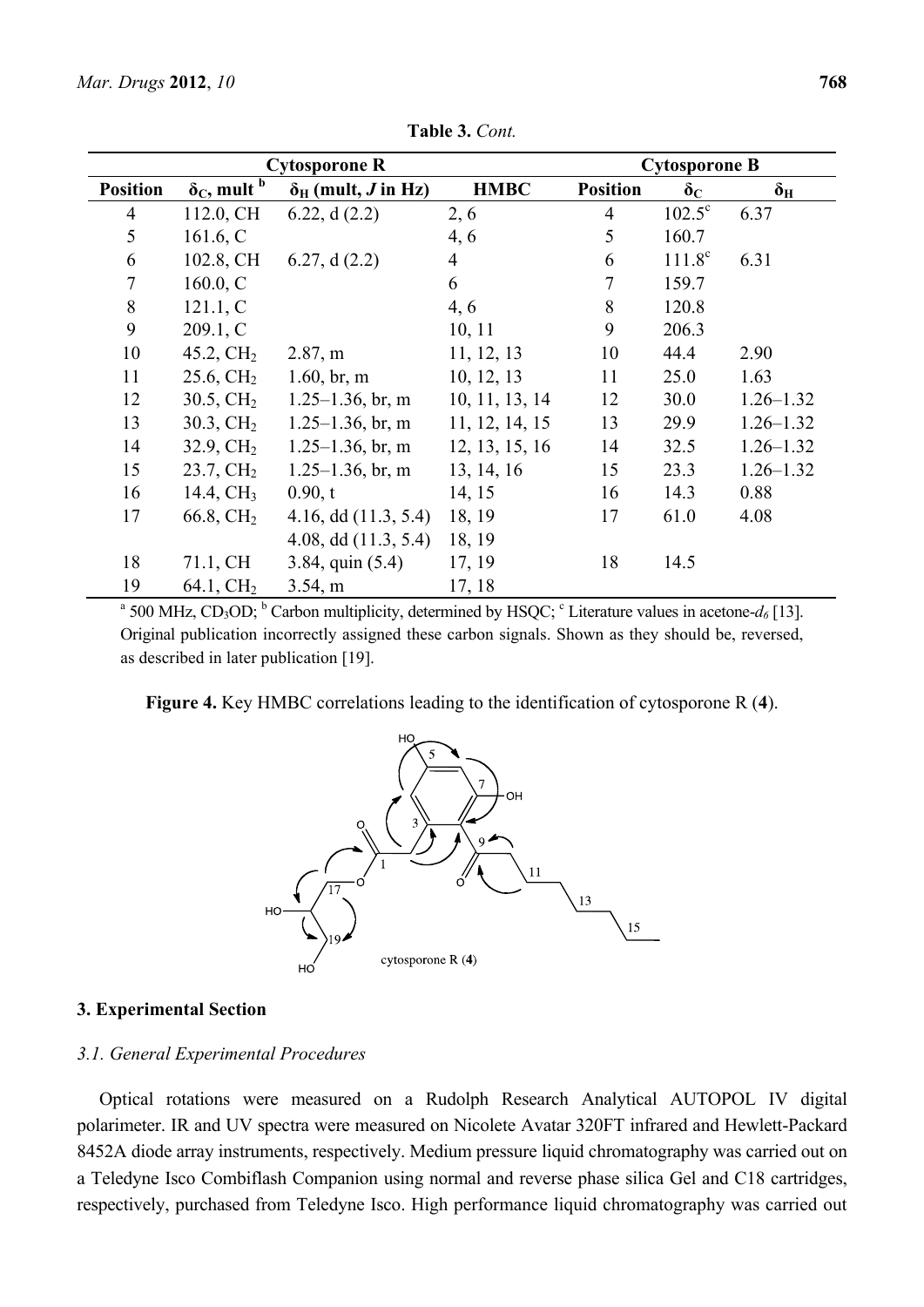on semipreparative Phenomenex Luna C18(2) reverse phase ( $250 \times 10$  mm) and analytical ( $250 \times 4.6$  mm) columns using a LC-20A Shimadzu multi-solvent delivery system, a CBM-20A Shimadzu system controller, and a SPD-M20A Shimadzu PDA detector. Low resolution mass spectra were recorded on an Agilent Technologies LC/MSD VL electrospray ionization mass spectrometer. High resolution mass spectra were recorded on an Agilent Technologies LC/MSD TOF electrospray ionization spectrometer. <sup>1</sup>H and <sup>13</sup>C NMR spectra were recorded on a Varian Inova instrument operating at 500 MHz for <sup>1</sup>H, 125 MHz for <sup>13</sup>C, using residual protonated solvent as <sup>1</sup>H internal standard or <sup>13</sup>C absorption lines of solvents for  ${}^{13}C$  internal standard.

## *3.2. Biological Material*

A collecting trip into the mangroves of the Florida Everglades was conducted in the summer of 2010. All samples were processed and collected "in-place", within the guidelines of the State of Florida Department of Environmental Protection, taking precautions from harming these ecologically important trees. To remove epiphytes, a portion of a branch was first treated with 30% sodium hypochlorite for 30 s, rinsed thoroughly with sterile water, then treated with 70% isopropanol for 30 s and finally rinsed with sterile water. Shavings of the bark (each less than 2 mm in length, width or thickness) from the surface-sterilized branch were placed onto a Petri dish containing cornmeal agar made with autoclaved seawater. This was incubated at room temperature for 3 weeks, monitoring the growth of microbes each day. Single filaments of fungi were removed and re-plated repeatedly until pure colonies were obtained.

#### *3.3. DNA Extraction*

The fungus was grown on a plate of SDA for 7 days. An area of  $1 \text{ cm}^2$  of the fungal mat was cut and placed into a 1.5 mL Eppendorf tube with 600 µL of PBS buffer and about 0.5 cm of 0.1 mm glass disruption beads. The tube was placed into a bead beater and pulsed for 1 m, three times, to lyse the cells. The tubes were centrifuged and the supernatant removed to a clean microfuge snap-cap tube. 200 µL of 1.6% sarkosyl and 25 µg of proteinase K were added, and incubated at 60  $\degree$ C for 60 m. After incubation, 800 µL of phenol/chloroform was added and the samples vortexed. The resulting emulsion was centrifuged for 5 m and the aqueous layer was removed and placed into a new tube. 500 µL of isopropanol and 100 µL of 3 M sodium acetate were then added to tubes before being mixed. Tubes were then placed at −80 °C for 2 h to allow DNA precipitation. The sample tube was then vortexed for 5 m and the supernatant was discarded. The DNA pellet was washed with 500 µL of 70% ethanol and resuspended in DI water in a refrigerator overnight.

## *3.4. PCR Parameters*

DNA from the fungus was amplified in two PCR mixtures containing the following total amounts: 2 µL of DNA, 12.5 µL Taq DNA Polymerase, 6.5 µL of DI water, 2 µL of forward primer nu-SSU-0817-5′ (TTAGCATGGA ATAATRRAATAGGA) and either 2 µL of reverse primer nu-SSU-1196-3′ (TCTGGACCTGGTGAGTTTCC) or nu-SSU-1536-3′ (ATTGCAATGCYCTATCCCCA) [20]. All reagents were combined and heated at 94 °C for 2.5 m. Thirty-five cycles of PCR were then performed by using 94 °C for 0 s, 56 °C for 10 s, and 72 °C for 30 s, followed by 72 °C for 2.5 m.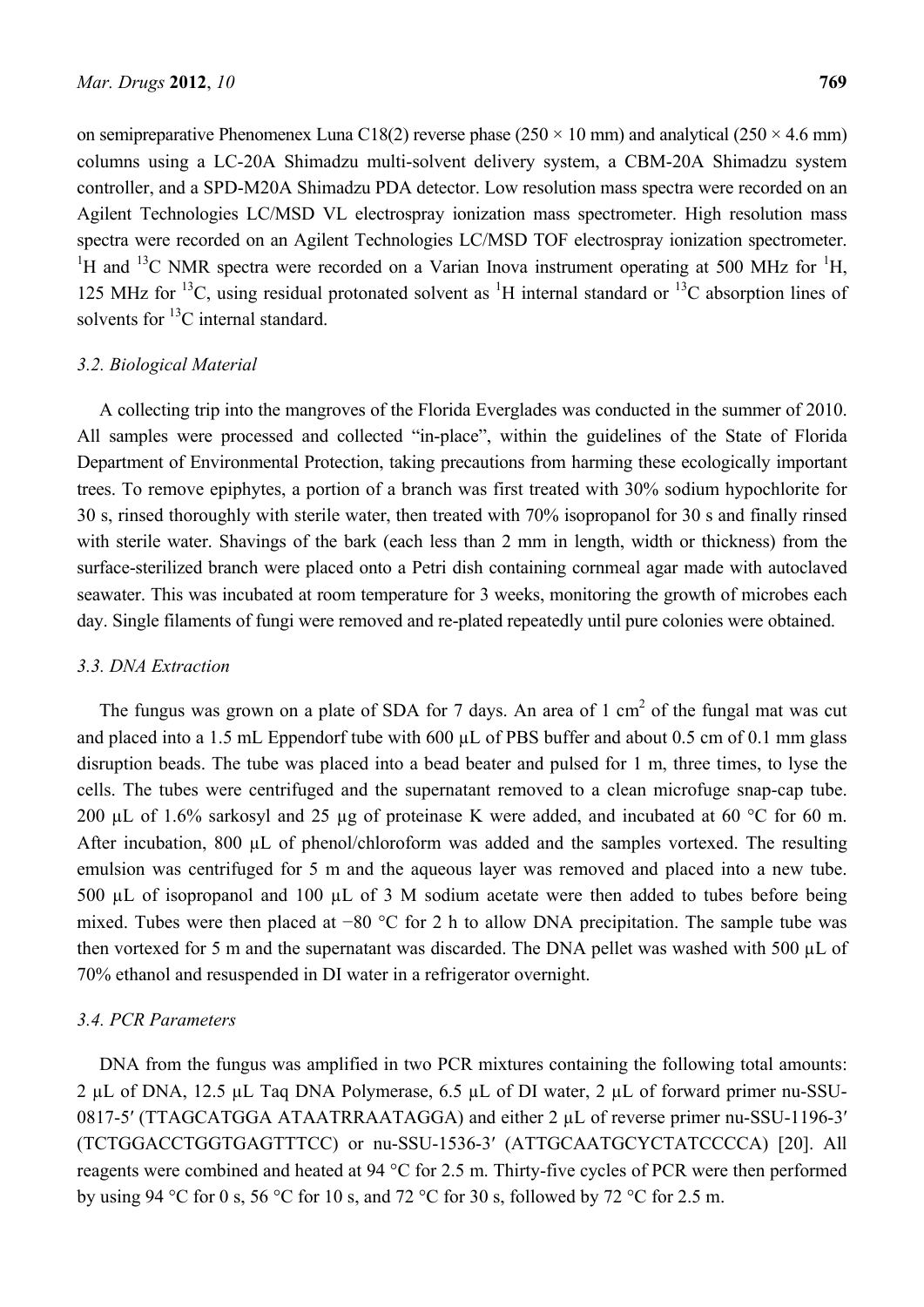# *3.5. Gel Step and Isolation of DNA*

1% agarose gel was poured into a gel caster with 10 µL of 10 mg/mL solution of ethidium bromide. When solid, it was placed into a gel electrophoresis apparatus filled with TAE buffer (a mixture of Tris base, acetic acid and EDTA). 25 µL of the PCR sample mixtures were added to wells alongside 25 µL of a 1 kb DNA ladder. Samples were then run at 80 volts and 400 mA for 30 m. The resulting gel was viewed under a UV lamp and the portions containing DNA were removed using a surgical blade. The DNA was then isolated and purified using a QIAquick Gel Extraction kit.

# *3.6. Fungus Identification*

The DNA was sent to Eurofins MWG Operon for sequencing. Upon receiving the results, they were compared to the BLAST database and the fungus was found to be 99% identical to *Leucostoma persoonii*.

# *3.7. Initial Culture and Screening*

The fungi isolated from the expedition were each grown onto two Petri dishes containing SDA at 30 °C for 3 weeks. The resulting cultures were freeze-dried and extracted in methanol. The resulting crude extracts were concentrated, and each was diluted to an approximate concentration of 30 mg/mL in DMSO. The samples were then submitted for screening.

# *3.8. Malaria Assay*

Malaria screening was done as previously reported [21].

#### *3.9. Methicillin-Resistant Staphylococcus Aureus Strain*

The strain of MRSA used in our bioassays is a hospital-associated clone from the CDC USA 100 lineage. It was isolated from Tampa General Hospital and was found to be broadly resistant to a variety of antimicrobials, including: methicillin, centhromycin, azithromycin, erythromycin, clindamycin, ampicillin, chloramphenicol, gentamicin, tetracycline, ciprofloxacin; as well as intermediary resistance to daptomycin, linezolid and vancomycin. It is thus deemed an extensively drug resistant strain, and something of a worst-case scenario MRSA isolate.

#### *3.10. Disk Diffusion Assay*

Assays for crude extracts and fractions were performed as described previously [22].

# *3.11. Natural Product Extraction and Isolation*

For the isolation of bioactive natural products, the fungus was grown following the optimal epigenetic modifier conditions identified previously at the larger scale of 10 L. The lyophilized fungus was extracted three times with MeOH. The extract was concentrated to yield a mass of 3.21 g. The residue was subjected to reverse phase MPLC using a gradient (10% MeOH in purified water to 100% MeOH) to give 8 fractions: A (942 mg), B (317 mg), C (209 mg), D (158 mg), E (442 mg), F (268 mg), G (94 mg)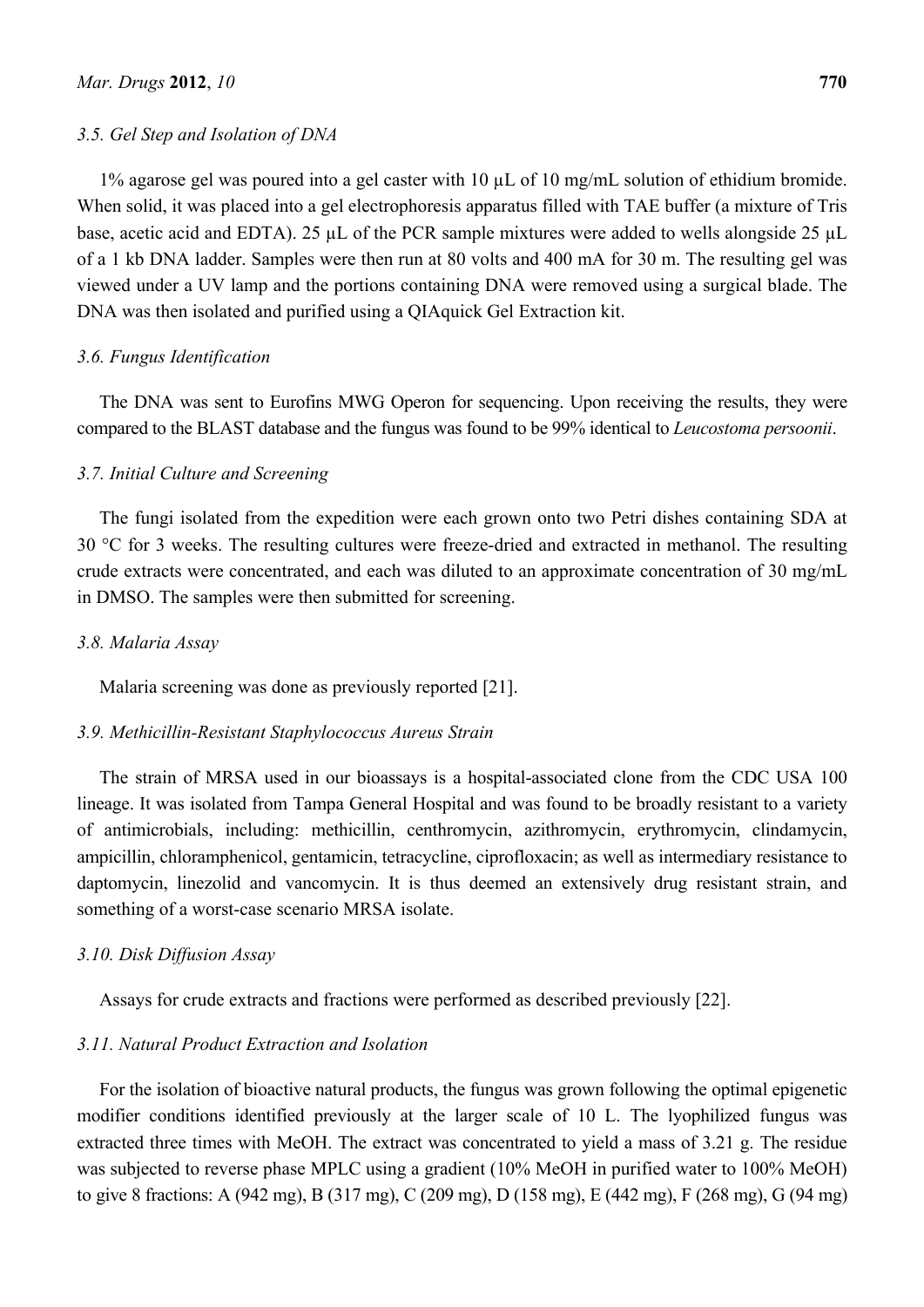and H (85 mg). These fractions were screened against MRSA and fraction E was found to be active with a ZOI of 20 mm. It was further separated using normal phase MPLC using a gradient (100%) hexanes to 100% ethyl acetate, then to 100% methanol) to give 16 fractions: A (9 mg), B (96 mg), C (21 mg), D (25 mg), E (13.4 mg), F (20 mg), G (13 mg), H (15 mg), I (24 mg), J (35 mg), K (40 mg), L (32 mg), M (72 mg), N (31 mg), O (53 mg), P (103 mg). The fractions were once again tested against MRSA and the active fraction, B, was further separated on reverse phase HPLC using a gradient (20% acetonitrile in purified water to 100% acetonitrile) to afford pure cytosporones in the chromatographic sequence of R (4) E (1), C (3) and B (2). <sup>1</sup>H and <sup>13</sup>C NMR spectra of cytosporones B, C and E matched literature values [14].

## *3.12. Microtiter MIC and MBC Determination Assays*

The minimum inhibitory concentration (MIC) of the pure compounds was determined as follows. Broth cultures were prepared for *S. aureus* strains as described above. These were diluted 1:1000 in fresh Trypticase Soy Broth (TSB) and 200 µL was applied to the wells of a sterile 96-well plate. Compounds (in DMSO) were added to wells at concentrations ranging from 1, 10, 25, 50 to 100 µg/mL in a volume no greater than 5 µL. Concentrations were adjusted to lower levels if applicable. Samples were mixed by pipetting and the plates were incubated at 37 °C overnight. MICs were determined by visual inspection for the minimum concentration of compound producing no bacterial growth, as determined by a lack of turbidity. Assays were repeated three times in order to verify the MIC determinations. Negative controls performed with DMSO alone revealed no inhibition to bacterial growth. As a positive control, vancomycin was used and was found to have an MIC of 1 µg/mL. Minimum bactericidal concentration (MBC) counts were performed on the MIC cultures by removing the growth media from each well the following morning, serially diluting, and plating onto Trypticase Soy Agar (TSA). These were incubated overnight at 37 °C and the bacterial loads of each well were determined by enumeration. Percentage killing was determined by the comparison of drug-containing wells to control wells where no compound was added.

## *3.13. Biofilm Assay*

We performed minimum biofilm eradication count (MBEC) assays on cytosporones to assess their activity towards this form of bacterial growth. These were performed by generating *S. aureus* biofilms in a 96-well microtitre plate, as previously described [23]. Once established, biofilm cultures were exposed to fresh growth media containing a range of concentrations of 15, 20, 25 and 50  $\mu$ g/mL of the cytosporones. Control analyses were performed in parallel containing no compound. Cultures were incubated, covered, for 24 h at 37 °C without shaking. After this time the culture media was aseptically aspirated, and the wells rinsed twice with PBS to remove non-adherent cells. Fresh PBS (100 µL) was then added to the wells, and mixed by vigorous pipetting, to dislodge the biofilm matrix from the surface of the wells. These samples were serially diluted, plated on TSA, with cells enumerated after overnight incubation at 37 °C. Each of the above analyses was performed with 3 biological replicates, each of which also had 3 technical replicates. By comparing CFU/mL against control, no-exposed cultures, we were able to obtain a quantitative assessment of the impact of cytosporones on *S. aureus* biofilms.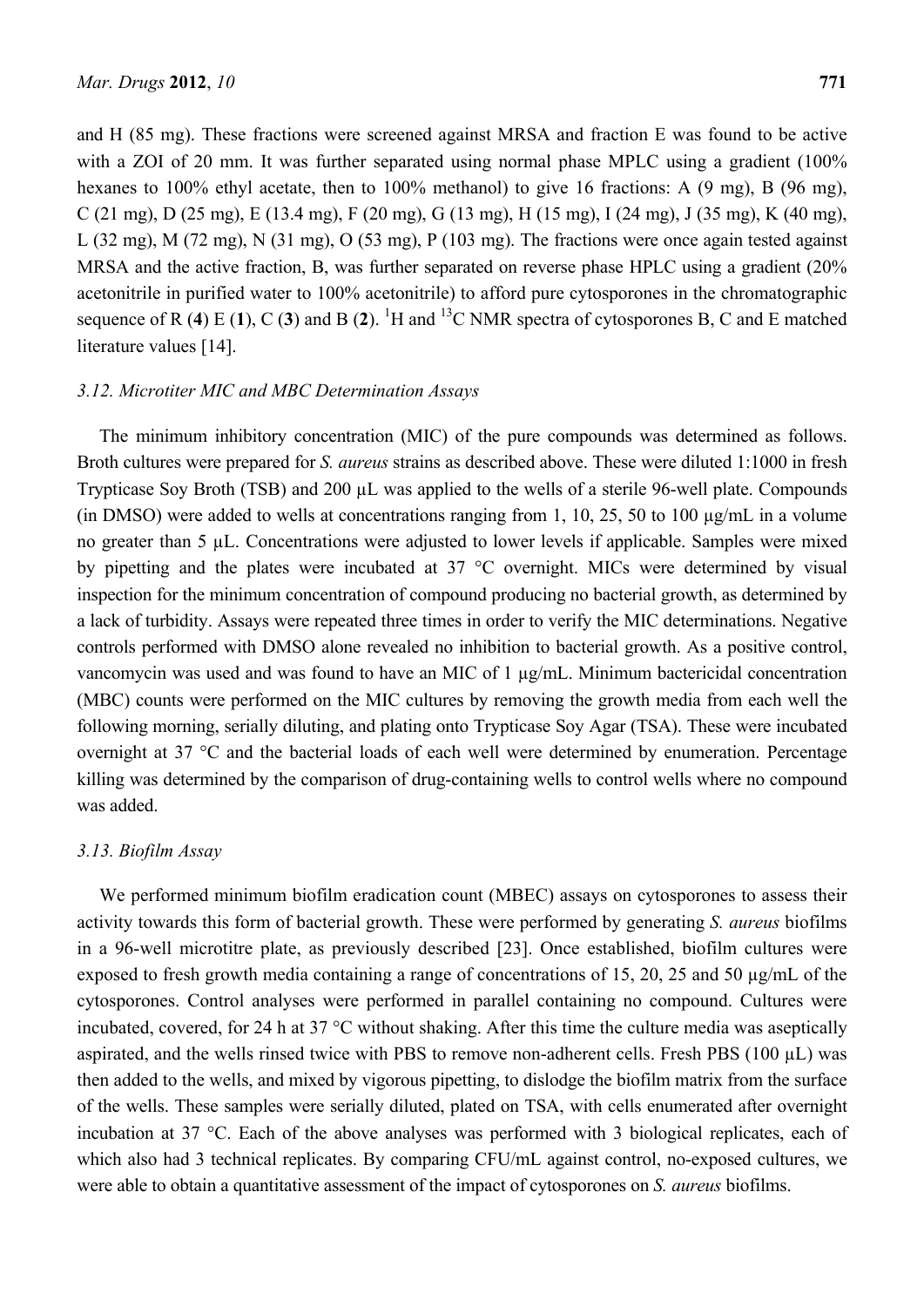# *3.14. Cytotoxicity Assay*

Cell line A549 (adenocarcinomic human alveolar epithelial cells) was cultured in F-12K Nutrient Mixture (Kaighn's Modification) media containing L-glutamine, supplemented with 10% fetal bovine serum and 1% penicillin-streptomycin. For the assay, the A549 cells were diluted to  $1.33 \times 10^5$  cells/mL in DMEM F12 media with L-glutamine, without HEPES or phenol red, and supplemented with 2% fetal bovine serum and 1% penicillin-streptomycin. The A549 cells were dispensed into 96 well plates at a volume of 90 µL/well giving a final concentration of 12,000 cells per well. Plates were incubated for 24 h at 37 °C and 5% CO<sub>2</sub>. After 24 h, 10  $\mu$ L of the test compounds at concentrations of 0.4, 1.2, 3.7, 11, 33.3 and 100 µg/mL were added to the 96 well plates containing A549 cells followed by 72 h of incubation at 37 °C and 5%  $CO_2$ . A Beckman-Coulter Biomek NX 3000 was used to dispense cells and dispense test compounds to the 96 well plates. Positive (bronopol) and negative (blank DMSO) controls were included on each assay plate. After the incubation period, cell proliferation was assessed using Promega's CellTiter 96 Aqueous One Solution Cell Proliferation Assay reagent. Into each well 20 µL of reagent was added followed by incubation for 3 h at 37  $\degree$ C and 5% CO<sub>2</sub>. A Biotek plate reader was used to read absorbance at 490 nM and  $IC_{50}$  values were determined for each test compound.

# *3.15. Epigenetics Studies*

The fungus was subjected to a series of epigenetic modification experiments, including types of modifiers (5-azacytidine as a DNA methyltransferase (DNMT) inhibitor and sodium butyrate as a histone deacetylase (HDAC), or a combination of the two), a modifier concentration gradient of 1, 10, 50, 100 and 500 µM, and a time course (1, 2 and 3 weeks). Culture experiments were performed in triplicate. Plugs of agar containing mycelia from small-scale solid phase cultures of the fungus were placed into vessels containing 125 mL of sterile SDB. The vessels were then placed on a rotary shaker at 20 rpm for 48 h at room temperature. Then an aliquot of the epigenetic modifier was added to reach appropriate final concentrations of 1–500 uM, to achieve desired dose-response concentrations. After modifier treatment, vessels were shaken for an additional 5–19 days, to achieve the desired time course. The resulting cultures were lyophilized and extracted in MeOH. All biological assays and chemical experiments for the epigenetic experiments were performed with these extracts.

# *3.6. Cytosporone R (4)*

Colorless oil;  $[\alpha]^{25}$ <sub>D</sub> +0 (*c* 0.1, MeOH); UV/Vis (MeOH)  $\lambda_{\text{max}}$  (*c*): 269 (802), 297 (609); IR (thin film): 3237, 2928, 2855, 1706, 1589, 1467, 1371, 1331, 1269, 1241, 1165, 1111 cm<sup>-1</sup>; HRESIMS  $m/z$  [M + Na]<sup>+</sup> 391.1740 (C<sub>19</sub>H<sub>28</sub>O<sub>7</sub>Na calculated 391.1733); <sup>1</sup>H and <sup>13</sup>C NMR, see Table 3.

# **4. Conclusions**

Cytosporone E (**3**) displays modest potency against both the highly resistant USA100 strain of MRSA, as well as *Plasmodium falciparum*, with sufficiently low mammalian cytotoxicity to provide a therapeutic index >10 for both infectious diseases. Epigenetic modification of fungal cultures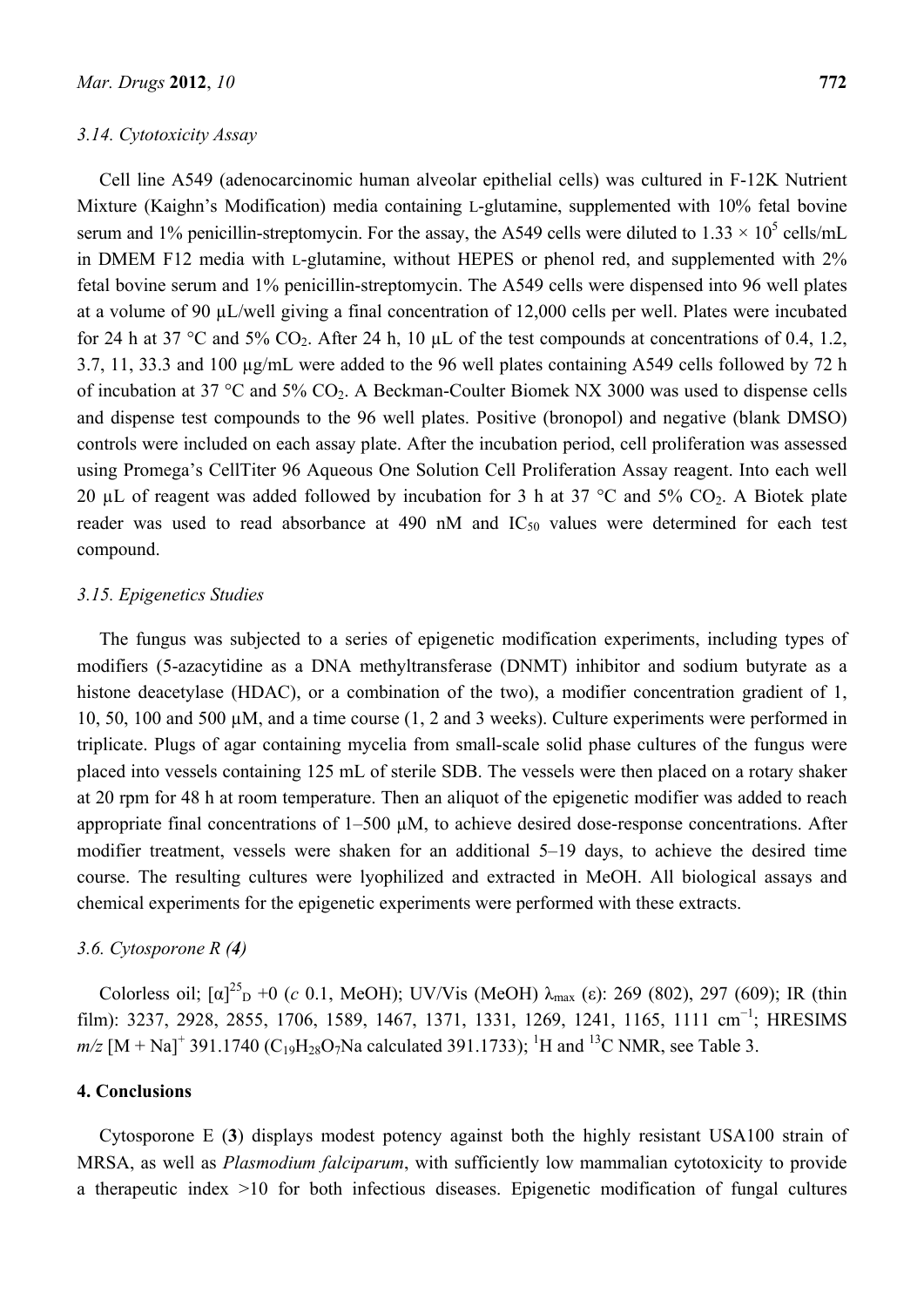demonstrated noteworthy utility in this case, increasing drug titers significantly and providing access to new chemodiversity.

# **Acknowledgments**

We thank undergraduate researchers S. Austin, F. Co and E. Herrera for field collection and lab work assistance, K. Seely for HRMS data, H. Miller and F. Rivera for training in DNA isolation and purification. This research was supported in part by Medicines for Malaria Ventures Grant MMV08/0105 and in part by Grant 1R01AI080626-01A2 (LNS) from the National Institute of Allergies and Infectious Diseases.

# **References**

- 1. Mumby, P.J.; Edwards, A.J.; Arias-González, J.E.; Lindeman, K.C.; Blackwell, P.G.; Gall, A.; Gorczynska, M.I.; Harborne, A.R.; Pescod, C.L.; Renken, H.; *et al*. Mangroves enhance the biomass of coral reef fish communities in the Caribbean. *Nature* **2004**, *427*, 533–536.
- 2. Liu, D.; Li, X.M.; Meng, L.; Li, C.S.; Gao, S.S.; Shang, Z.; Proksch, P.; Huang, C.G.; Wang, B.G. Asperolides A–C, tetranorlabdane diterpenoids from the marine alga-derived endophytic fungus *Aspergillus wentii* EN-48. *J. Nat. Prod.* **2011**, *74*, 1787–1791.
- 3. Cao, S.; Clardy, J. New naphthoquinones and a new delta-lactone produced by endophytic fungi from Costa Rica. *Tetrahedron Lett*. **2011**, *52*, 2206–2208.
- 4. Huang, H.; Feng, X.; Xiao, Z.; Liu, L.; Li, H.; Ma, L.; Lu, Y.; Ju, J.; She, Z.; Lin, Y. Azaphilones and *p*-terphenyls from the mangrove endophytic fungus *Penicillium chermesinum* (ZH4-E2) isolated from the South China Sea. *J. Nat. Prod*. **2011**, *74*, 997–1002.
- 5. Crawford, J.M.; Clardy, J. Bacterial symbionts and natural products. *Chem. Commun*. **2011**, *47*, 7559–7566.
- 6. Cai, S.; Sun, S.; Zhou, H.; Kong, X.; Zhu, T.; Li, D.; Gu, Q. Prenylated polyhydroxy-*p*-terphenyls from *Aspergillus taichungensis* ZHN-7-07. *J. Nat. Prod*. **2011**, *74*, 1106–1110.
- 7. Cao, S.; Ross, L.; Tamayo, G.; Clardy, J. Asterogynins: Secondary metabolites from a costa rican endophytic fungus. *Org. Lett.* **2010**, *12*, 4661–4663.
- 8. Lu, Z.; Zhu, H.; Fu, P.; Wang, Y.; Zhang, Z.; Lin, H.; Liu, P.; Zhuang, Y.; Hong, K.; Zhu, W. Cytotoxic polyphenols from the marine-derived fungus *Penicillium expansum*. *J. Nat. Prod*. **2010**, *73*, 911–914.
- 9. Wen, L.; Cai, X.; Xu, F.; She, Z.; Chan, W.L.; Vrijmoed, L.L.P.; Jones, E.B.G.; Lin, Y. Three metabolites from the mangrove endophytic fungus *Sporothrix* sp. (#4335) from the South China Sea. *J. Org. Chem*. **2009**, *74*, 1093–1098.
- 10. Vervoort, H.C.; Draskovic, M.; Crews, P. Azonazine, a novel dipeptide from a hawaiian marine sediment-derived fungus, *Aspergillus insulicola*. *Org. Lett*. **2011**, *13*, 410–413.
- 11. Wang, X.; Filho, J.G.S.; Hoover, A.R.; King, J.B.; Ellis, T.K.; Powell, D.R.; Cichewicz, R.H. Chemical epigenetics alters the secondary metabolite composition of guttate excreted by an Atlantic-Forest-derived *Penicillium citreonigrum*. *J. Nat. Prod*. **2010**, *73*, 942–948.
- 12. Scherlach, K.; Hertweck, C. Triggering cryptic natural product biosynthesis in microorganisms. *Org. Biomol. Chem*. **2009**, *7*, 1753–1760.